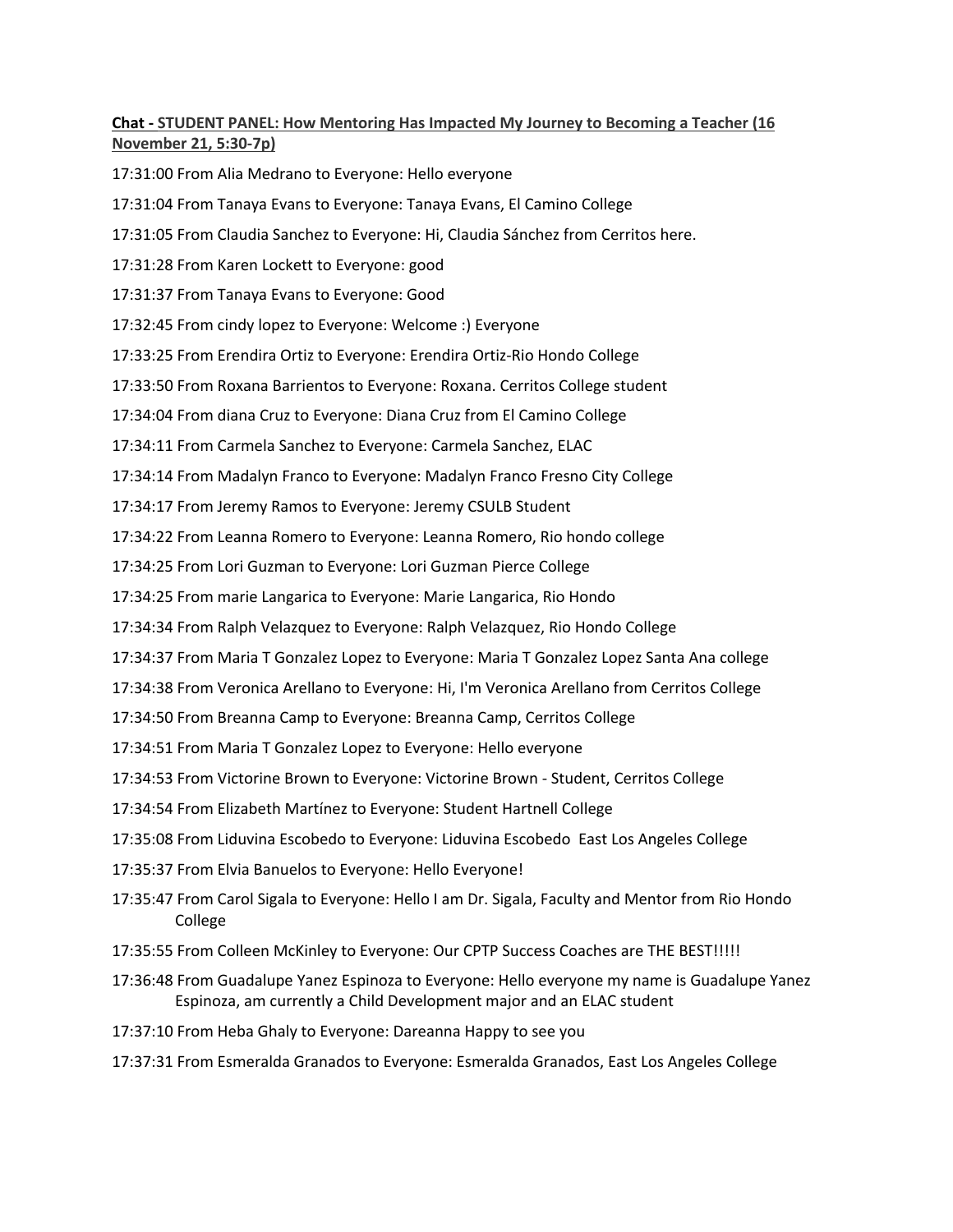- 17:37:39 From Kayla Cannon to Everyone: Hi everyone! Kayla Cannon from Cerritos College! Graduating Spring '22!
- 17:37:53 From MARIA VILLASANA BERRIOS to Everyone: Maria De Lourdes Villasana Berrios Rio Hondo College
- 17:39:05 From Yadira Arellano-Lopez to Everyone:Go yunni
- 17:39:25 From Kristin Oropeza to Everyone: Way to go, Karly!
- 17:39:59 From Suzanne Edwards-Acton to Everyone: CPTP you all are awesome!!!
- 17:40:01 From Carol Sigala to Everyone: Go Isaac
- 17:40:06 From Suzanne Edwards-Acton to Everyone: So proud !
- 17:40:22 From Christina Lyles to Everyone: Awesome
- 17:41:06 From Karen Aguirre to Everyone: I want to give back to my community
- 17:41:36 From Lea Martinez to Everyone: Yes, giving back to our community?
- 17:42:03 From Lea Martinez to Everyone: Uplift other students
- 17:42:41 From Lea Martinez to Everyone: I want to be the VOICE!
- 17:42:48 From Ruth Ellis to Everyone: Opportunity and mentorship yay!
- 17:44:17 From Lea Martinez to Everyone: I like helping others! We need math teachers that can make aha moments
- 17:45:11 From Ruth Ellis to Everyone: Sharing the personal stories and connections to your passion for teaching is wonderful!
- 17:45:18 From Lea Martinez to Everyone: We need more special education teachers, Karly.
- 17:48:05 From Iris Andrade to Everyone: I kind identify with your story Cindy.. That's what people think I won't make it because English is not my language.
- 17:49:03 From darneanna Fallins-pryor to Everyone: You will succeed in all that you set out today Iris
- 17:49:48 From Iris Andrade to Everyone: Thank you Dardeanna !!
- 17:50:40 From Maria T Gonzalez Lopez to Everyone: Thank you
- 17:50:54 From Roxana Barrientos to Everyone: very relatable to Cindy's story. thank you for sharing Cindy.
- 17:52:13 From Cindy Lopez-Rio Hondo College to Everyone: Thank you! Just remember you could do it and don't give up.
- 17:52:35 From Suzanne Edwards-Acton to Everyone: You all are full of powerful insights !!
- 17:53:52 From Ruth Ellis to Everyone: CPTP= Community Partnerships for Teacher Pipeline
- 17:57:16 From Lea Martinez to Everyone: All of you are a blessing to us. We learn from all of you everyday.
- 17:57:27 From Maria Ruvalcaba to Everyone: So excited for our future teachers..see the passion in each one of you.
- 17:59:11 From Kayla Cannon to Everyone: Amen!!!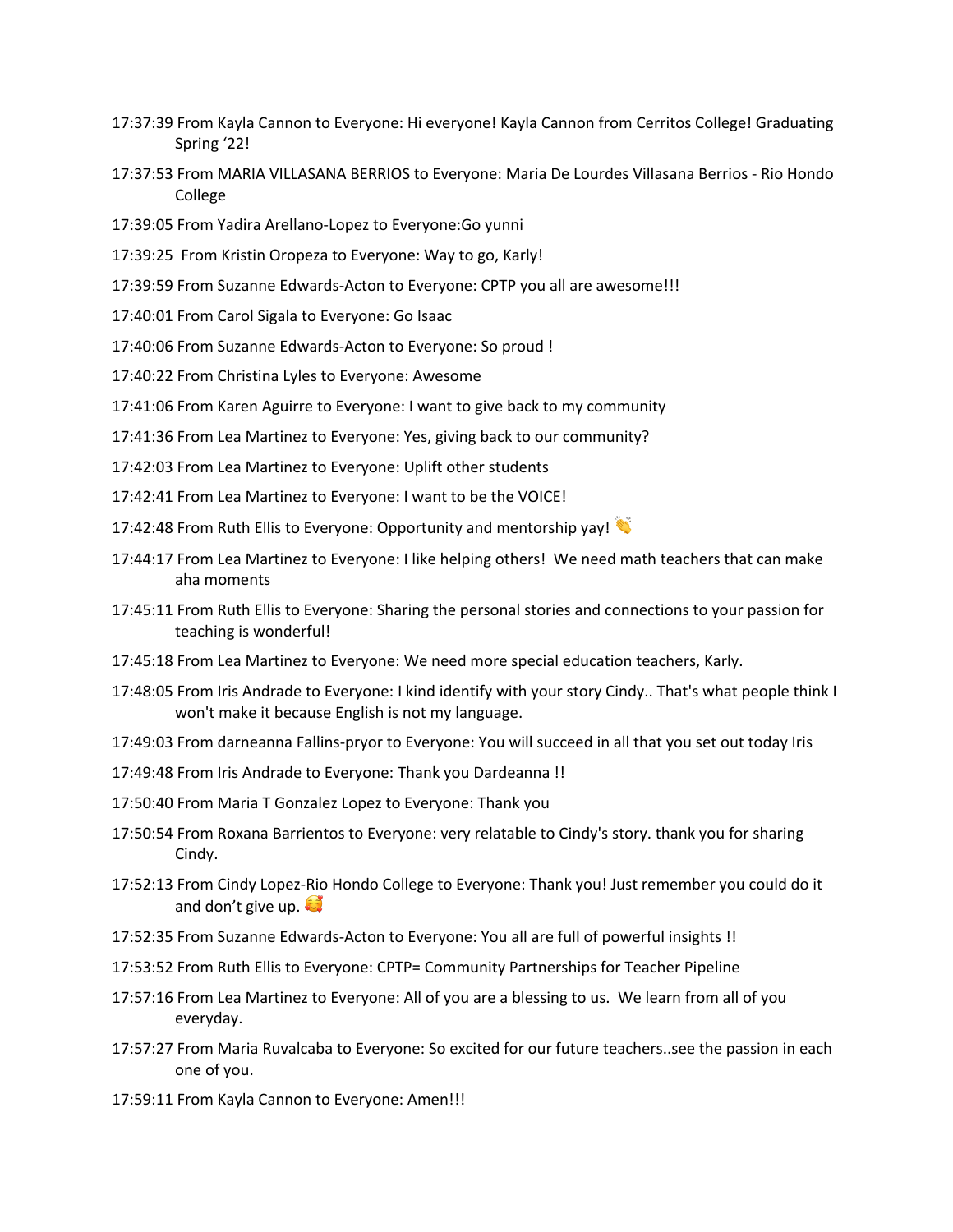- 17:59:33 From Kayla Cannon to Everyone: This program is absolutely amazing. I'm at a stoplight. But will add more soon!
- 18:00:41 From Renee Marshall to Everyone: This session counts!
- 18:00:45 From Cindy Lopez-Rio Hondo College to Everyone: Thank you so much! And remember CPTP is here for YOU.
- 18:01:23 From Ruth Ellis to Everyone: Learning about how students learn through classroom assignments gives great perspective
- 18:02:22 From Heba Ghaly to Everyone: Thanks so much for everyone in CPTP

It is really amazing program.

This program learned me a lot of things

- 18:03:19 From Lea Martinez to Everyone: Thank you Heba!
- 18:03:52 From Kayla Cannon to Everyone: Male teachers are needed! We need diverse staff all around.
- 18:04:21 From Kayla Cannon to Everyone: It's a cool thing for boy students to have a teacher that is male. Sometimes they need a male figure to look up too!
- 18:04:38 From Brenda Saldana to Everyone: i really appreciate all the motivation and inspiration you guys Bring to us throughout this sessions!
- 18:05:22 From william salazar to Everyone: I agree with you Kayla I want to be the role model for the young male students.
- 18:06:25 From Yadira Arellano-Lopez to Everyone: YASSS Yunni the imposter syndrome is real!!!
- 18:07:55 From Cindy Lopez-Rio Hondo College to Everyone Exactly Yunni
- 18:09:59 From Alessandra Rey to Everyon: Same here!
- 18:10:16 From Alessandra Rey to Everyone: I feel you
- 18:10:37 From Ruth Ellis to Everyone: Thank you Yuni for sharing this honest experience
- 18:11:28 From Maria T Gonzalez Lopez to Everyone: Thank you for being transparent and helping us through your testimony
- 18:11:41 From Claudia Sanchez to Everyone: The struggle to get it all done and well is a challenge everyday!
- 18:12:29 From Maria T Gonzalez Lopez to Everyone: True Claudia
- 18:13:22 From Claudia Sanchez to Everyone: I can relate to that as a parent- need to give ourselves grace too when we have to prioritize to get things done.
- 18:13:34 From Stephany Reyes to Everyone: Also use all the resources that campus have. I always try to ask for help with tutoring and also communicate with teacher.
- 18:14:04 From Suzanne Edwards-Acton to Everyone: ^^^^yes Stephany.
- 18:14:57 From daree jones to Everyone: Thank you for your truth
- 18:15:06 From Maria T Gonzalez Lopez to Everyone: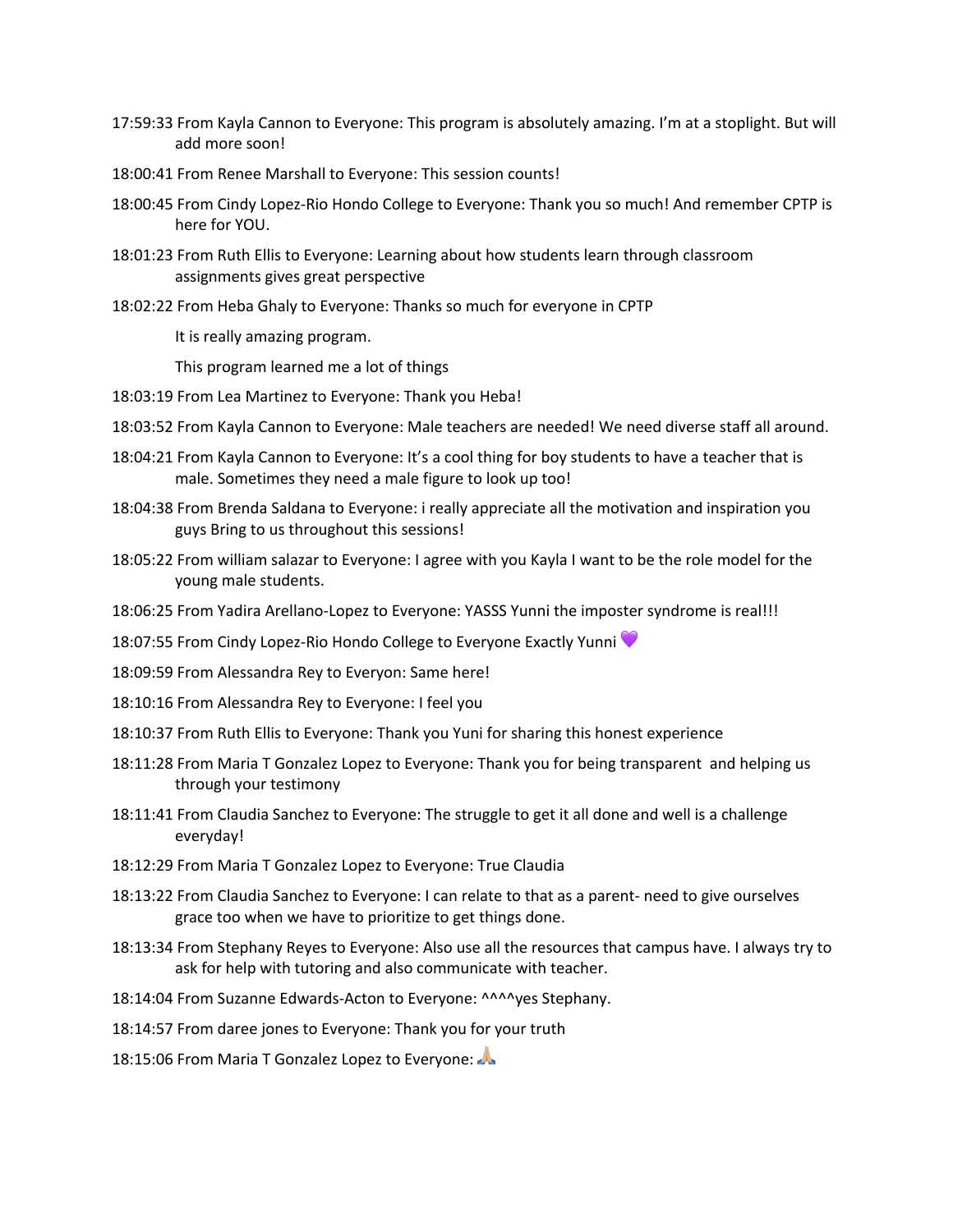- 18:15:14 From Kayla Cannon to Everyone: Same. Mom of two. Spouse. Work full time. Taking 17 units this term. Maxed the units each term all year. Stress level high but I'm just looking at the end goal! And I can't wait to graduate!
- 18:15:14 From daree jones to Everyone: This hits right on the nose for me
- 18:15:28 From Karly Bill to Everyone: I love that! Take your time, and do the best you can. I have dropped classes too, and that's okay. You guys got this!
- 18:15:55 From Lori Guzman to Everyone: I feel this way. I am a mother of 4 and a wife. I homeschool my youngest daughter and take care of everything. I have 6 full time jobs. Because of my kids and husband and daughter and school and just life. I also have ADHD and PTSD so this semester has been really hard for me. I feel like I have been so disconnected with everything
- 18:15:56 From Lea Martinez to Everyone: Give yourself grace
- 18:16:34 From Maria T Gonzalez Lopez to Everyone: Thank you I needed to hear this
- 18:17:29 From Yadira Arellano-Lopez to Everyone: Yes!!!! Have grace with yourself
- 18:17:36 From Stephany Reyes to Everyone: Yessss a planner really helps
- 18:17:37 From Benjamin Lee to Everyone: I am impressive with your pursuing path of academic success.
- 18:17:47 From Cindy Lopez-Rio Hondo College to Everyone: Just take it day by day!
- 18:17:57 From daree jones to Everyone: Yes I agree don't rush take your time
- 18:18:02 From Daphne Pacheco to Everyone: very true, i agree
- 18:18:06 From daree jones to Everyone: I agree
- 18:19:01 From Alexandra Ramirez to Everyone: I love the vulnerability
- 18:19:08 From Renee Marshall to Everyone: Lori we are here supporting you!!
- 18:19:11 From daree jones to Everyone: Daily planner does help. It helps me to clear my mind and put it on paper
- 18:19:44 From Benjamin Lee to Everyone: Don't take more than 12 credits each semester because it was very stressful.
- 18:19:45 From Heba Ghaly to Everyone: Now I feel what I said because I am a mother of three, one of whom is an infant, a full-time student, and a wife.

This is a great session. It motivated me to take all the challenges I face to get my Bachelor's and Master's degree. You are all grace.

Thanks so much

- 18:20:28 From Lori Guzman to Everyone: Thank you everyone. This is a great opportunity for me. My professor really pushed for me to be here and I am soo very glad she did.
- 18:20:39 From Liduvina Escobedo to Everyone: Thank you all for the motivation and great advice!!
- 18:20:45 From Lea Martinez to Everyone: @Heba and everyone: We are happy that you're able to relate to our students' experiences.
- 18:21:09 From Cindy Lopez-Rio Hondo College to Everyone: Thank you Heba Keep trying! We're here for you.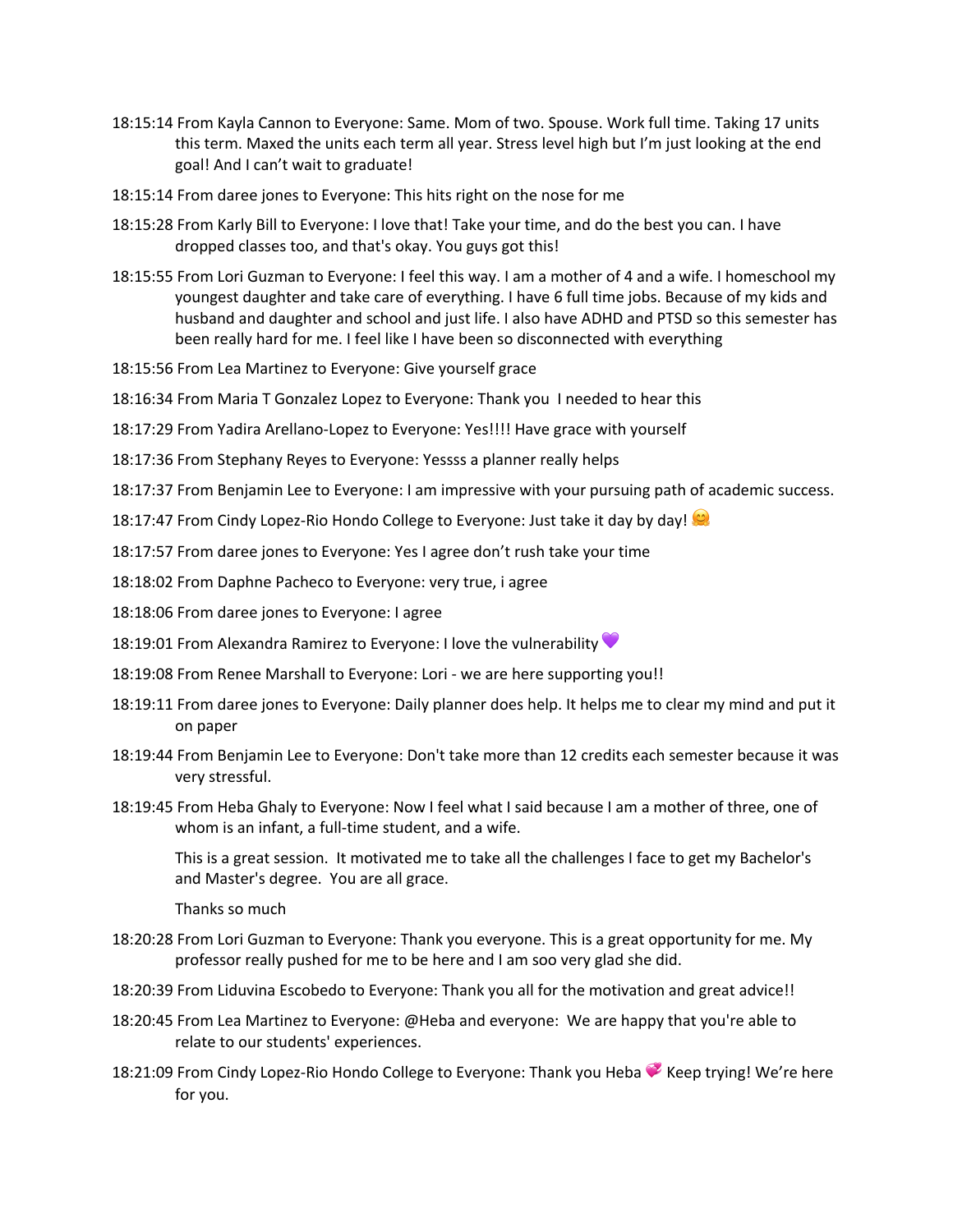- 18:21:38 From Renee Marshall to Everyone:I keep telling my 15 year old twins…visualize about 1 week from now… :)
- 18:21:45 From Maria T Gonzalez Lopez to Everyone: I'm a mom of three too
- 18:21:53 From Stephany Reyes to Everyone: Always remember your reason why your doing it.
- 18:21:58 From Yadira Arellano-Lopez to Everyone: Mental Health is so important
- 18:22:48 From Lea Martinez to Everyone: Our children are always our inspiration and motivation!
- 18:23:03 From Maria T Gonzalez Lopez to Everyone: Yes
- 18:23:29 From Claudia Sanchez to Everyone: What kind of support do people rely on to get through it? And what kind of self care do you do to help you?
- 18:23:49 From Cindy Lopez-Rio Hondo College to Everyone: Keep motivated, slow and steedy. Single moms could be successful  $\Box$  don't give up!
- 18:24:10 From Lori Guzman to Everyone: I agree mental health is so important. I do take it all on myself because growing up you never asked for help and you never talked about what was going on. So I keep everything going myself. It's hard and but I am learning to let things go. You should see me tornado of a house
- 18:24:38 From Renee Marshall to Everyone: Campus mental health support is often available. My college offered students 8 sessions per semester meeting with a counselor. You could walk in and they will help you.
- 18:24:52 From Benjamin Lee to Everyone: Yes! Take all advantages of the resources the school has provided.
- 18:25:11 From Lori Guzman to Everyone: Thank you Renee. I will look into them
- 18:25:17 From Suzanne Vergara to Everyone: thank you for all the amazing tips  $\blacktriangledown$
- 18:26:06 From Yuni Carranza to Everyone: For anyone at ECC you are able to go to the health center for one on one therapy or group sessions. Or if you just want other self care you are able to go to the chiropractor 3 times each semester for free!
- 18:26:16 From Liduvina Escobedo to Everyone: Thank you Stephany!!
- 18:27:13 From Benjamin Lee to Everyone: Library, writing center, counseling, gym. and health services are all good school resources.
- 18:27:56 From Liduvina Escobedo to Everyone: Do not give up Lori!!
- 18:28:01 From Erendira Ortiz to Everyone: Awwwww
- 18:28:14 From Suzanne Vergara to Everyone:  $\mathbf{v}^{\prime}\mathbf{v}^{\prime}$
- 18:28:17 From Lea Martinez to Everyone: You can do it, Lori!!!!!
- 18:28:27 From Jeremy Ramos to Everyone: You are amazing Lori
- 18:28:33 From Cindy Lopez-Rio Hondo College to Everyone: Of course Lori
- 18:28:46 From Erendira Ortiz to Everyone: **6 G** you got this!
- 18:28:54 From daree jones to Everyone: Hang in there Lori !!!! You can do it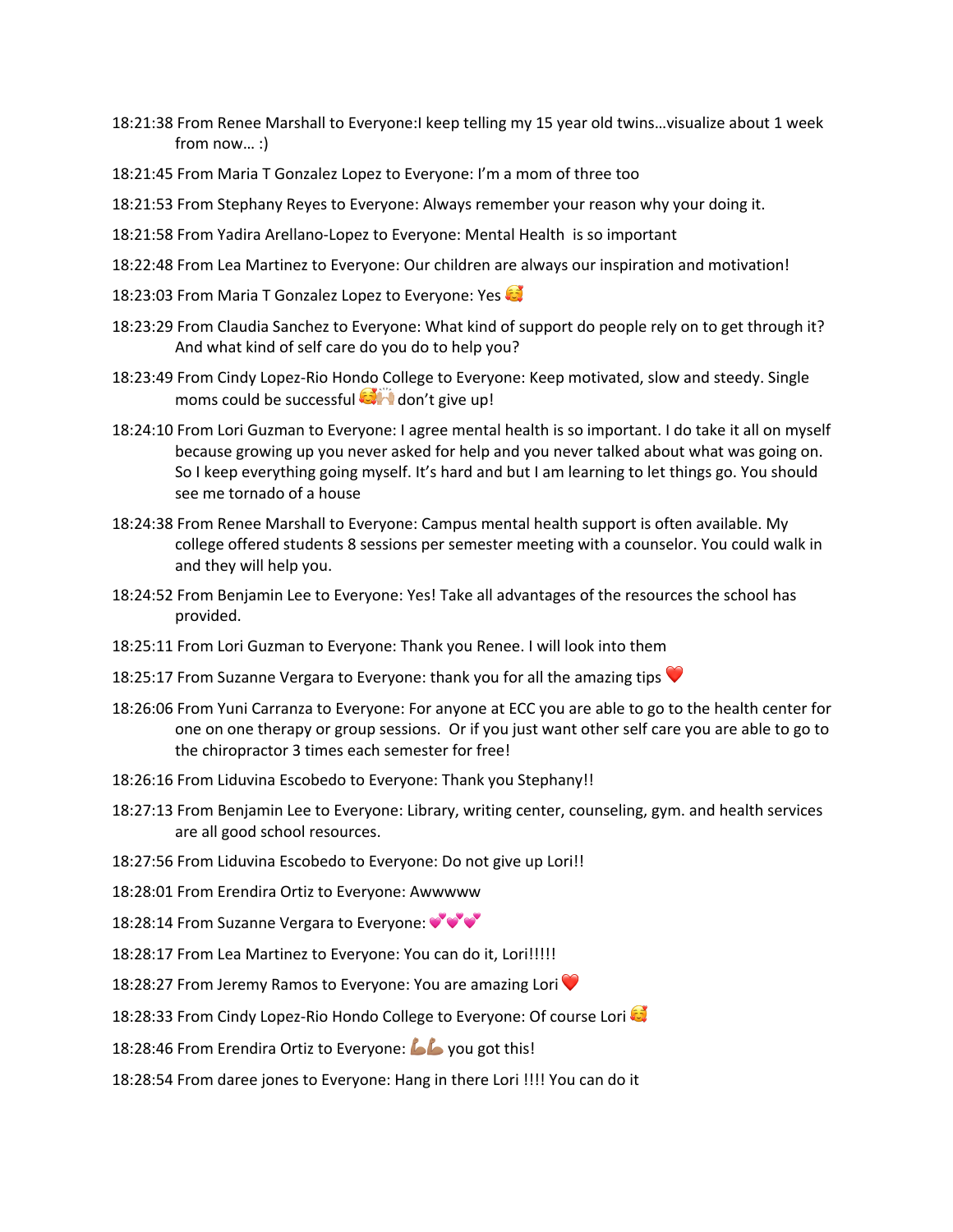- 18:28:58 From Ainesey Visaiz to Everyone: Today I had decided to drop my classes as well but I saw the email to join this conference and I'm glad I did
- 18:29:09 From Tania Mustafa to Everyone:  $\blacktriangledown\blacktriangledown\blacktriangledown$
- 18:29:26 From Lea Martinez to Everyone: Yean Ainesey!
- 18:29:54 From Renee Marshall to Everyone: Ainesey- We are SO GLAD you are here!!!
- 18:31:02 From Cindy Lopez-Rio Hondo College to Everyone: You guys are powerful, thank you for your time! And giving us a chance.
- 18:31:54 From Alia Medrano to Everyone: The male role model
- 18:32:03 From Suzanne Edwards-Acton to Everyone: Yes, Isaac. And yes, to our need for William in our profession as well!!
- 18:32:40 From Suzanne Edwards-Acton to Everyone: Yes. We are building a community.
- 18:33:32 From Kayla Cannon to Everyone: I got kicked off
- 18:33:53 From Maria Ruvalcaba to Everyone: your amazing
- 18:34:01 From Lea Martinez to Everyone: Glad you're back, Kayla!
- 18:34:03 From Karly Bill to Everyone: Glad you got back in Kayla!
- 18:34:15 From Kayla Cannon to Everyone: Me too!
- 18:35:12 From Suzanne Edwards-Acton to Everyone: The results show that the process and systems have been built in ways that consciously and unconsciously allow women to know this is a place that receives us. Spaces such as CPTP are changing that with intention.
- 18:35:54 From Suzanne Edwards-Acton to Everyone: Yes… we are breaking taboos and silent systems that decide for us.
- 18:36:06 From Suzanne Edwards-Acton to Everyone: YES … we need bilingual teachers
- 18:37:58 From Suzanne Edwards-Acton to Everyone: Yes, Yuni! So pleased you are seeing it and asking these important questions.
- 18:38:38 From Kayla Cannon to Everyone: It's Kayla Cannon from laptop now. My phone died!
- 18:38:54 From Stephany Reyes, Cerritos College to Everyone: Yesss
- 18:39:21 From Suzanne Edwards-Acton to Everyone: Yes, Karly. Such an important insight!
- 18:39:42 From william salazar to Everyone: Yes we need people that care in our profession
- 18:40:57 From Jeremy Ramos to Everyone: switched from computer to phone
- 18:42:03 From william salazar to Everyone: We are not informed !
- 18:42:32 From Claudia Sanchez to Everyone: It would be great to learn about how to spread resources toward equity, al children should have equal access to quality education.
- 18:43:27 From Karly Bill to Everyone: yes! The school system can make going to school feel like a chore. People like you Cindy are going to change that
- 18:43:47 From Suzanne Edwards-Acton to Everyone: "We are going to push our tomorrow to a better place" @Cindy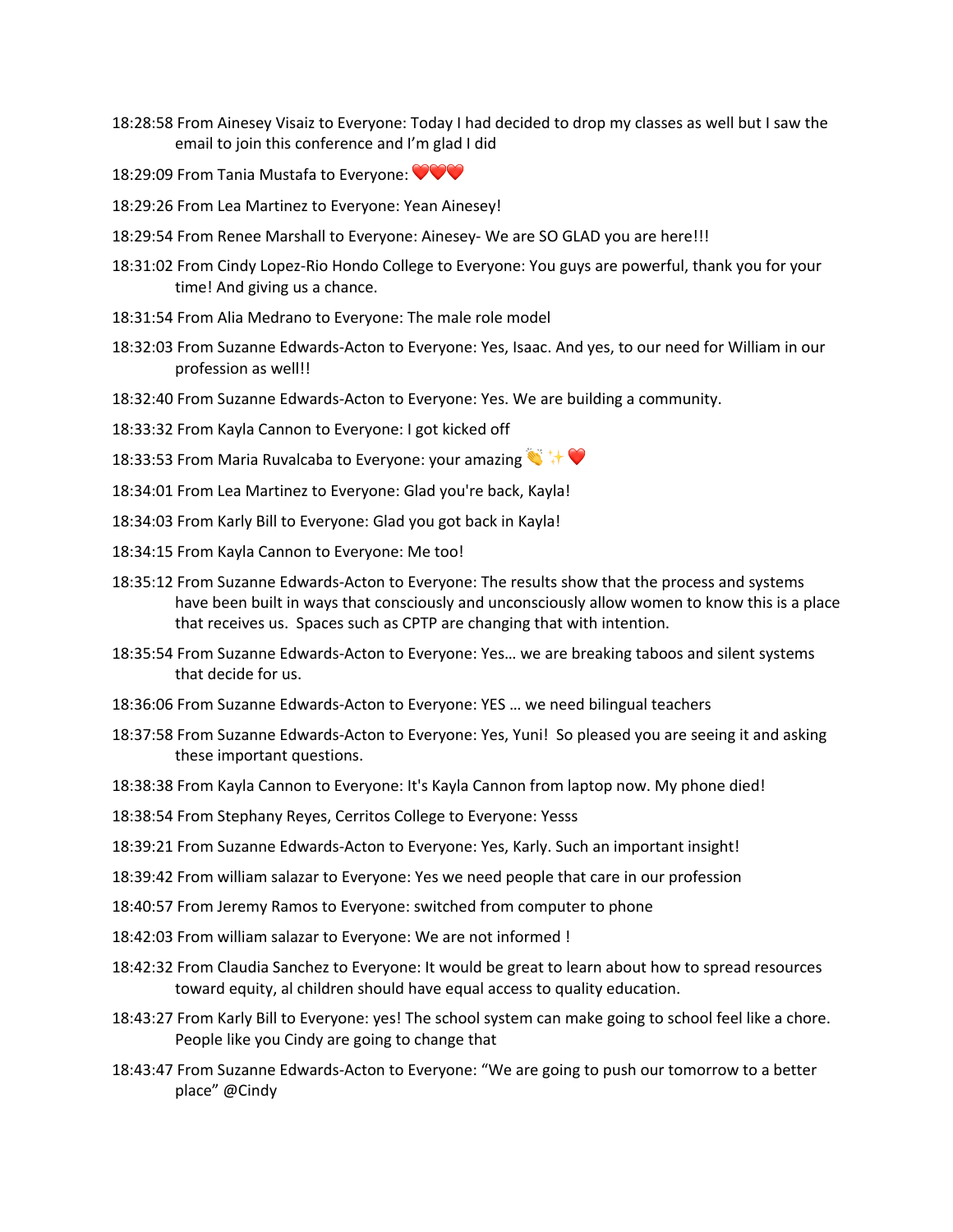18:44:13 From Benjamin Lee to Everyone: Education is the easiest and worthy way to change our life.

- 18:44:28 From Suzanne Edwards-Acton to Everyone: You all are making me so inspired. You are looking around and seeing how YOU are the answer to systemic issues.
- 18:45:14 From Suzanne Edwards-Acton to Everyone: Preschool to prison pipeline
- 18:45:21 From Suzanne Edwards-Acton to Everyone: Not by mistake.
- 18:45:33 From Suzanne Edwards-Acton to Everyone: And YOU all are the answer.
- 18:45:49 From Claudia Sanchez to Everyone: Cradle to college is what we want for all children
- 18:45:52 From Suzanne Edwards-Acton to Everyone: You will be a part of the change of the profession.
- 18:45:54 From Karly Bill to Everyone: Thank you Lori!!
- 18:46:38 From Cindy Lopez-Rio Hondo College to Everyone: We will push for a better tomorrow!!!!
- 18:47:44 From Renee Marshall to Everyone: Push in inclusion program
- 18:47:59 From Benjamin Lee to Everyone: Education helps us get rid of poverty, improve socioeconomic status, and make contributions to the community and society
- 18:48:16 From Cindy Lopez-Rio Hondo College to Everyone:
- 18:49:04 From Lori Guzman to Everyone: That's what I am going for. Special education is my degree that I am pursuing because I know the challenges
- 18:49:08 From Suzanne Vergara to Everyone: I want to become a U.S History teacher or professor
- 18:49:34 From Yadira Arellano-Lopez to Everyone: SOOOO proud of you William
- 18:50:39 From Karly Bill to Everyone: Yes Cindy!!
- 18:51:02 From Karly Bill to Everyone: That is so awesome Lori!
- 18:51:09 From Lea Martinez to Everyone: Go for it Suzanne!
- 18:51:23 From Lea Martinez to Everyone: We believe in you, Cindy!
- 18:51:27 From Suzanne Vergara to Everyone: thank you
- 18:51:35 From Karly Bill to Everyone: Yes, you got this Suzanne
- 18:51:47 From Benjamin Lee to Everyone: Thank you all for your sharing. It is very inspiring, informative, and supportive.
- 18:52:39 From Cindy Lopez-Rio Hondo College to Everyone: Yes! I see and I will be successful.
- 18:53:27 From Benjamin Lee to Everyone: Hope you all have a successful academic achievements!
- 18:53:40 From william salazar to Everyone: You will be a great math teacher !
- 18:53:58 From Lea Martinez to Everyone: Love the support for each other!
- 18:54:09 From Stephany Reyes, Cerritos College to Everyone: You all will accomplish everything if you commit to it no matter how hard it takes.
- 18:54:18 From Cindy Lopez-Rio Hondo College to Everyone: Issac you'll be an amazing Math wizard.
- 18:54:36 From Lea Martinez to Everyone: We need Math teachers!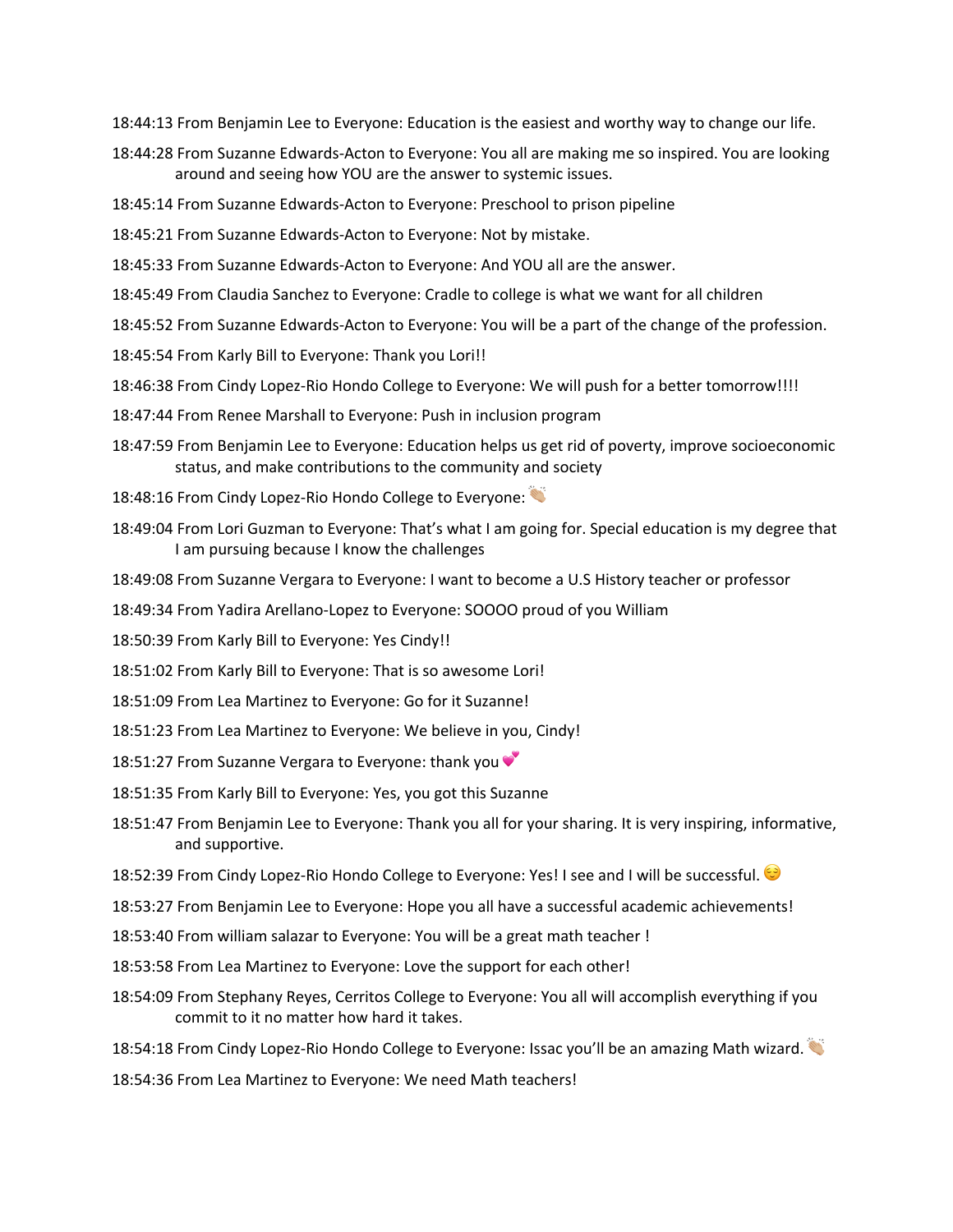- 18:54:37 From Carmela Sanchez to Everyone: leaving motivated and empowered, thank you all for sharing your struggles and success!
- 18:54:56 From Karly Bill to Everyone: Yes Isaac! Never give up!
- 18:55:05 From william salazar to Everyone: Keep pushing
- 18:55:05 From Kayla Cannon to Everyone: Woot woot!!
- 18:55:22 From Stephany Reyes, Cerritos College to Everyone: "Dream with ambition … see yourself in a way that others may not, simply because they have never seen it before."
- 18:55:29 From Carmela Sanchez to Everyone: Is CPTP only offered at the college mentioned? What about ELAC?
- 18:55:36 From Kayla Cannon to Everyone: Fall term has kicked my butt so hard. I can't wait until Christmas break. Counting the days!!
- 18:56:12 From Yadira Arellano-Lopez to Everyone: @Carmela Sanchez Yes only Rio, Cerritos and El Camino college offers the program
- 18:56:26 From Tanaya Evans to Everyone: Thank you guys for sharing your personal experience it's really motivating to see
- 18:56:36 From Lea Martinez to Everyone:@Carmela: For now it is but the goal is to spread it to other colleges.
- 18:56:56 From Renee Marshall to Everyone: You only need to be enrolled in 1 unit to join CPTP at El Camino College, Rio Hondo or Cerritos!
- 18:57:04 From Sandra Cervantes-Meza to Everyone: I realy believe you guys are great people and very hard workers. Thank you for been an inspiration for others. Please keep going on your dreams and never give up. Thank you to all of you. You are been a bless in my life.
- 18:57:28 From Melissa Alvarez-Mejorado to Everyone: Have a class at 7, but thank you all for sharing your stories
- 18:57:45 From Cindy Lopez-Rio Hondo College to Everyone: Thank you Melissa
- 18:57:48 From Lea Martinez to Everyone: Thank you, Melissa!
- 18:58:06 From Claudia Sanchez to Everyone: Caring informed adults who can be great influence and guidance, yes!
- 18:58:58 From Cindy Lopez-Rio Hondo College to Everyone: Thank you Claudia  $\bullet$
- 18:59:16 From Lea Martinez to Everyone: The stories, perspectives and dreams are amazing!
- 18:59:47 From Suzanne Vergara to Everyone: thank you for everyone time (:
- 19:00:11 From Genevieve Dibua to Everyone: `Thank you
- 19:00:14 From Lea Martinez to Everyone: We are so proud of all of you!
- 19:00:14 From Liduvina Escobedo to Everyone: Thank you all very much. This was really good.
- 19:00:25 From Suzanne Edwards-Acton to Everyone: Yes, Yadira!! So proud ! That makes TWO million
- 19:00:27 From Lea Martinez to Everyone: Special shout out to Cindy and ISaac, too!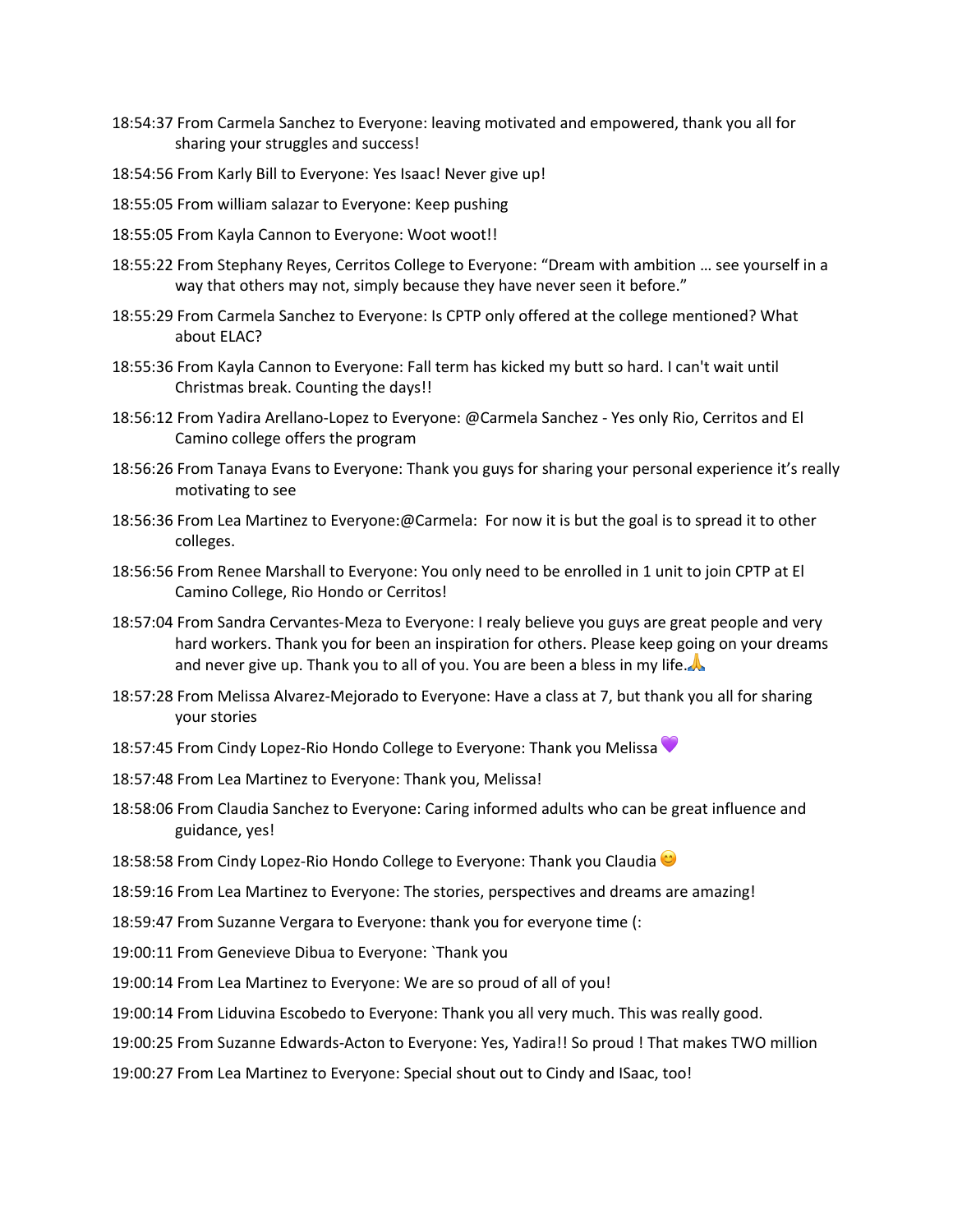19:00:30 From Maria T Gonzalez Lopez to Everyone: Thank you for a great presentation. Inspirational generation for future educators

19:00:35 From Cindy Lopez-Rio Hondo College to Everyone: Thank you everyone for joining!

19:00:38 From Rafael Velazquez to Everyone: thank you! Goodnight

19:00:42 From Lea Martinez to Everyone: Thank you for being here!

19:00:45 From Patrick Portiz to Everyone: Thanks everyone!

19:00:50 From Suzanne Edwards-Acton to Everyone: Suuuch a great presentation.

19:00:56 From Brenda Saldana to Everyone: thank you Very much!! and good night!

19:00:59 From Heba Ghaly to Everyone: Thanks everyone

Have a good night

19:01:00 From Karly Bill to Everyone: Thank you for being here!

19:01:09 From yvonne Godfrey to Everyone: Thank you

19:01:16 From MARIA VILLASANA BERRIOS to Everyone: thank you

- 19:01:18 From Carmela Sanchez to Everyone: Thank you , and good night!
- 19:01:19 From Kayla Cannon to Everyone: Thank you all! I love coming to student panels. It always puts me in a good mood!
- 19:01:19 From william salazar to Everyone: Thank you everyone for joining us :)
- 19:01:21 From Maria T Gonzalez Lopez to Everyone: Thank you for being honest
- 19:01:40 From Suzanne Edwards-Acton to Bobby Becka(Direct Message): Hi Bobby ♦
- 19:01:42 From Dallys Cobian to Everyone: Thank you all so much. As someone who's almost 40 I really find myself feeling like an imposter and that I'm taking too much from my kids. This journey is worth it and my kids will thank me one day!
- 19:01:49 From Bobby Becka to Suzanne Edwards-Acton(Direct Message): Hi!
- 19:02:00 From Claudia Sanchez to Everyone: Congratulations to all the panelist! Your stories are inspiring and I look forward to seeing what the future hold for you, kids will be lucky to have you as teachers!  $\blacktriangledown \blacktriangledown \blacktriangledown$  thank you for sharing your stories!
- 19:02:05 From Suzanne Edwards-Acton to Everyone: So proud!!

19:02:09 From Heba Ghaly to Everyone: This amazing time with you

You all inspired me

I believe you are be amazing directors and teachers.

19:02:31 From Jeremy Ramos to Everyone: thank you guys so much for sharing your stories

19:02:35 From Karly Bill to Everyone: Yes!! Thank you Alia and Darneanna!

19:02:35 From Heba Ghaly to Everyone: Thanks so much Renee

19:02:37 From Lea Martinez to Everyone: Thank you Heba!!!!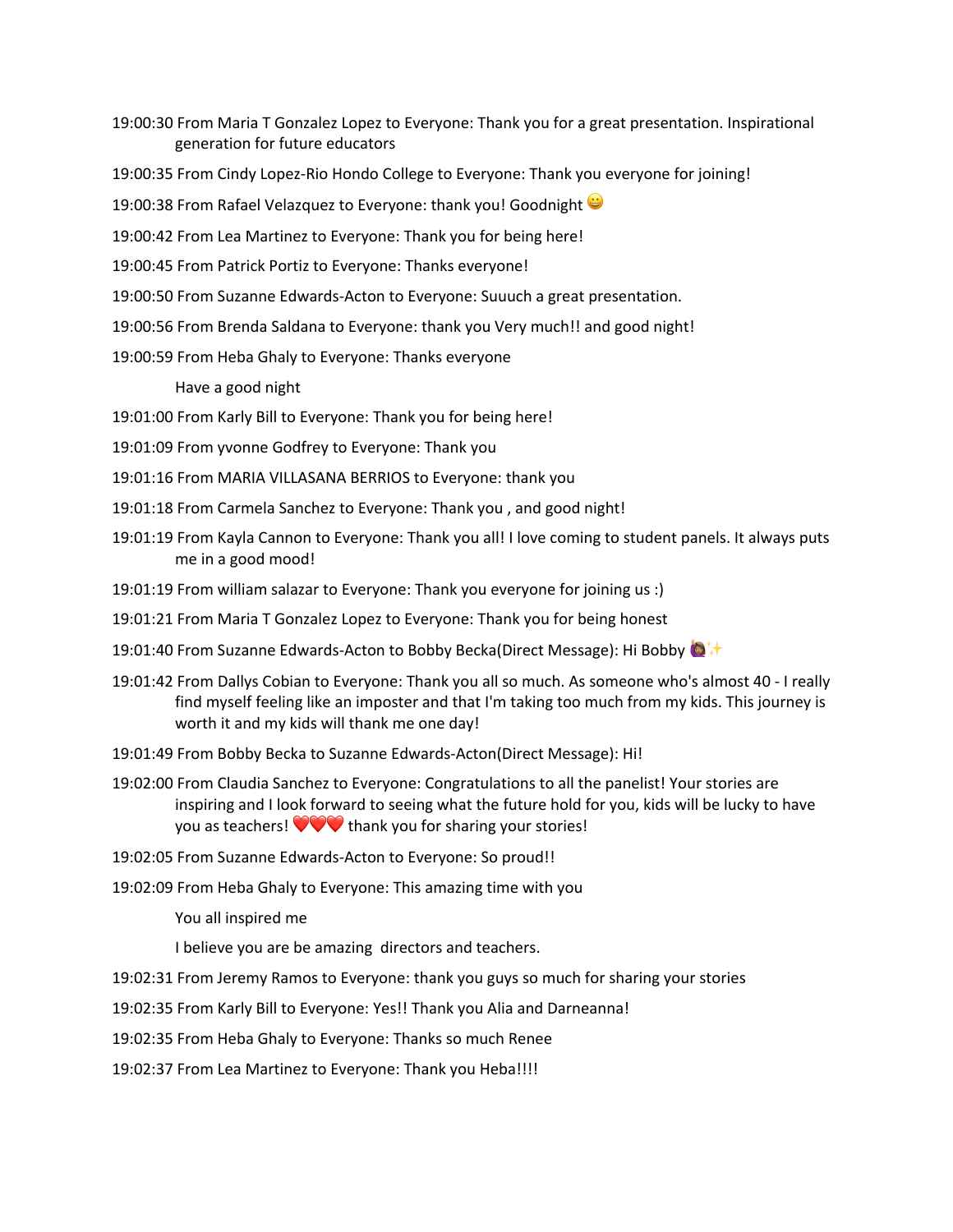- 19:02:41 From Suzanne Edwards-Acton to Everyone: I am so excited for the future of the teaching profession with you all in it ‼
- 19:03:02 From Heba Ghaly to Everyone: Specifically thanks for Dareanna and Alia
- 19:03:14 From Maria Ruvalcaba to Everyone: Amazing sooo excited for all of you.
- 19:03:24 From darneanna Fallins-pryor to Everyone: Thank Heba :)
- 19:03:50 From Karen Lockett to Everyone: Thank you all panelists and speakers. You are awesome!
- 19:03:59 From Yadira Arellano-Lopez to Everyone: You all make me emotional
- 19:04:04 From Yadira Arellano-Lopez to Everyone: Im crying
- 19:04:14 From Lea Martinez to Everyone: So proud of our success coaches, our students. It's not easy to share your stories but you opened up to everyone to share your stories.
- 19:04:31 From Cindy Lopez-Rio Hondo College to Everyone: Sending you a big hug Yadira!
- 19:04:41 From Yuni Carranza to Everyone: Awwww
- 19:04:51 From william salazar to Everyone: Professor Yadira you are amazing
- 19:05:01 From Yuni Carranza to Everyone: ^
- 19:05:11 From Suzanne Edwards-Acton to Everyone: Yes… keep going.
- 19:05:21 From Cindy Lopez-Rio Hondo College to Everyone: You're amazing Erendira
- 19:05:36 From Yadira Arellano-Lopez to Everyone: Thank you William but you guys make me the best its because of you guys
- 19:05:51 From Bobby Becka to Everyone: Also posting videos and materials from sessions here: http://teacherprepprogram.org/events-and-calendar/virtual-workshop-series-november-2021/
- 19:06:02 From Breanna Camp to Everyone: Thank you have been really enjoying teach for la
- 19:06:05 From Kayla Cannon to Everyone: What time is the financial one?
- 19:06:30 From Bobby Becka to Everyone: CalSTRS Your Financial Future (17 November 21, 10-10:55a)
- 19:06:47 From Erendira Ortiz to Everyone: Thank you
- 19:07:18 From Karen Lockett to Everyone: Who do I join the CPTP program? Does ELAC have it too? Sorry, I missed the opening night yesterday. It was full so I wasn't able to join the meeting. Thank you,
- 19:07:34 From Kayla Cannon to Everyone: I wish I could be on all of them but I'm already teaching so I work M-F
- 19:07:39 From Bobby Becka to Everyone: Karen, it's only at Cerritos, El Camino and Rio Hondo
- 19:08:16 From Yadira Arellano-Lopez to Everyone: Yay ELAC !!! Im alumni
- 19:09:10 From Maria Ruvalcaba to Everyone: Thanks for the info. I want this info too
- 19:09:17 From Suzanne Edwards-Acton to Everyone: Yes. For One unit enrolled . You get the \$250 stipend.
- 19:10:02 From Bobby Becka to Everyone: CPTP website: https://www.cce.org/work/leadershipdevelopment/cptp